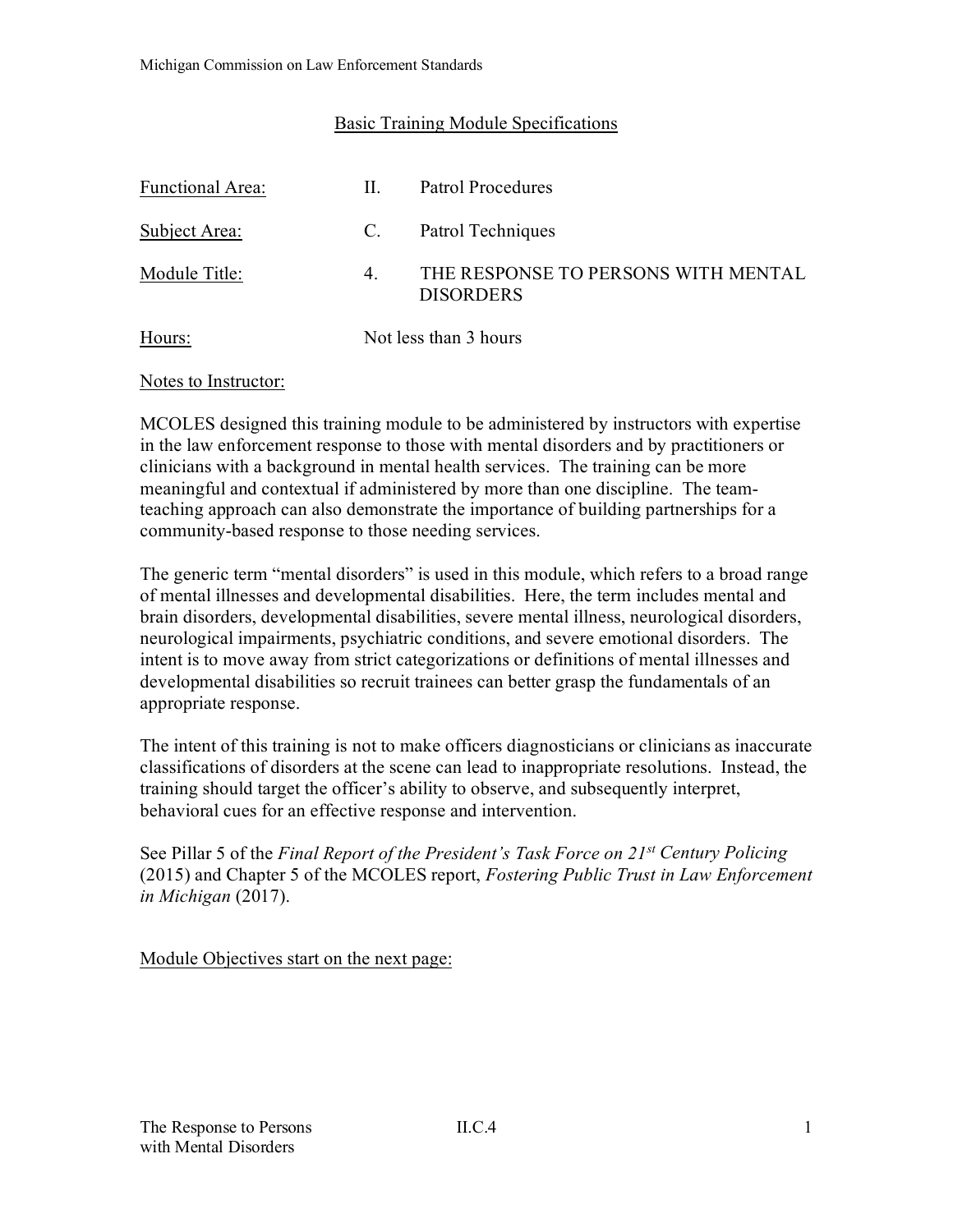- II.C.4.1. Define Mental Illness and Developmental Disability.
	- a. Defines *mental illness* as a disorder of thought, perception, or mood that: (1) significantly impairs judgment or the capacity to recognize reality;
		- (2) impairs the ability to cope with the ordinary demands of life;
		- (3) causes great distress to the individual affected;
		- (4) covers a range of conditions; and
		- (5) can include symptoms such as:
			- (a) social withdrawal;
			- (b) depression (a syndrome of sadness or hopelessness);
			- (c) delusions (false beliefs not based in reality);
			- (d) inappropriate expressions of feelings;
			- (e) hallucinations (hearing, seeing, or feeling imaginary things);
			- (f) hyperactivity or inactivity: and
		- (6) is defined in Michigan law (MCL 330.1400).
	- b. Identifies certain types of mental illnesses, such as
		- (1) schizophrenia, which significantly affects thinking and judgment;
		- (2) major depression, including suicidal thoughts;
		- (3) bipolar disorder, characterized as a long-term mood disorder; and
		- (4) dual diagnosis disorders, where mental illness and substance abuse co-occur.
	- c. Defines *developmental disability* as a condition that usually manifests itself in childhood and is characterized by:
		- (1) sub-average intellectual development and functioning;
		- (2) substantial physical or mental impairment (or a combination); and
		- (3) substantial functional limitation in three or more of the following:
			- (a) self care;
			- (b) receptive and expressive language;
			- (c) learning;
			- (d) mobility;
			- (e) self direction;
			- (f) independent living; and
			- (g) economic self-sufficiency.
	- d. Identifies certain types of developmental disabilities, including:
		- (1) autism, characterized by impaired social connections;
		- (2) intellectual disability (MCL 330.1100b), characterized by limited mental development;
		- (3) Tourette's syndrome, often accompanied by repetitive movements;
		- (4) Epilepsy (seizure disorders);
		- (5) Alzheimer's disease; and
		- (6) deafness or hard of hearing.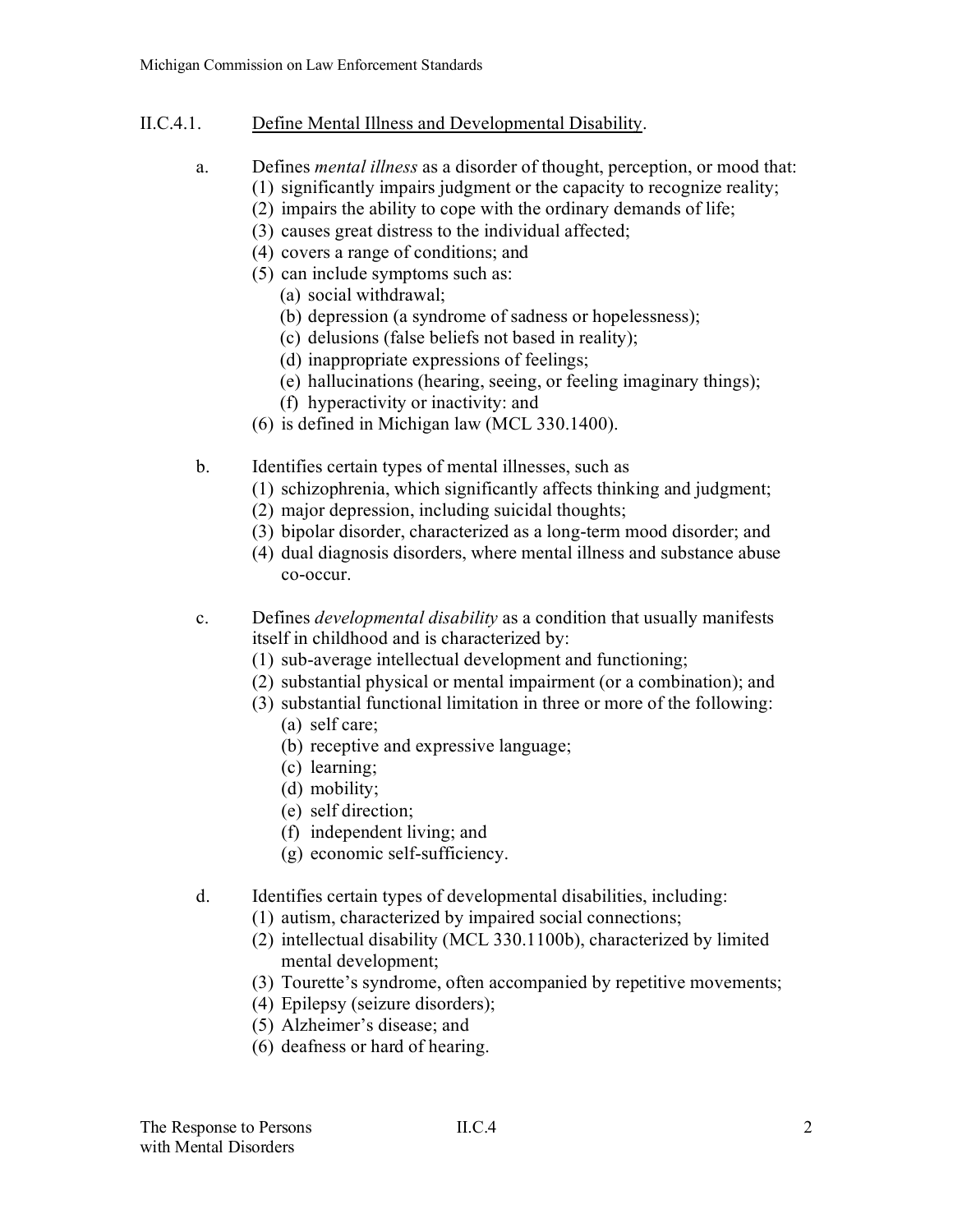## II.C.4.1. Define Mental Illness and Developmental Disability. (continued)

e. Recognizes that mental disorders may be accompanied by substance abuse, known as dual diagnosis or co-occurring disorders, which may mask the true underlying condition, causing difficulty in knowing which response is most appropriate at the scene.

#### Notes to Instructor:

The term "mental disorder" is difficult to define precisely and behaviors seldom fit into well-defined categories. Mental health professionals sometimes do not agree on exact definitions of disorders. Consider that consumers (those requiring services) may have more than one disorder, or may also have a drug dependency, making it difficult to determine which symptoms result from which underlying problems. Sometimes a person with a developmental disability may also have a mental illness.

*Mental illness* can be defined as a substantial disorder of thought, perception, or mood that places the individual outside the realm of reality. Mental illness may develop at any point during an individual's lifetime and may sometimes be temporary and reversible. Mental illness is not connected to an individual's level of intellectual functioning and may not necessarily impair social adaptation.

A *developmental disability* is a condition that often occurs from birth or early childhood, which prevents the individual from being fully independent. But yet the word "development" should not be confused with the word "growth." Growth refers to an increase in physical size whereas development has multiple connotations, where its rate varies from individual to individual.

Law enforcement officers are increasingly encountering those with developmental disabilities. For example, Dennis Debbaudt (researcher and consultant) and Darla Rothman (Maryland Police and Correctional Training Commission) indicate that people with developmental disabilities, particularly those with autism spectrum disorder (ASD), are seven times more likely to come in contact with law enforcement than others (*Contact with Individuals With Autism: Effective Resolutions,* by Dennis Debbaudt and Darla Rothman, Ph.D., FBI Law Enforcement Bulletin, 2001).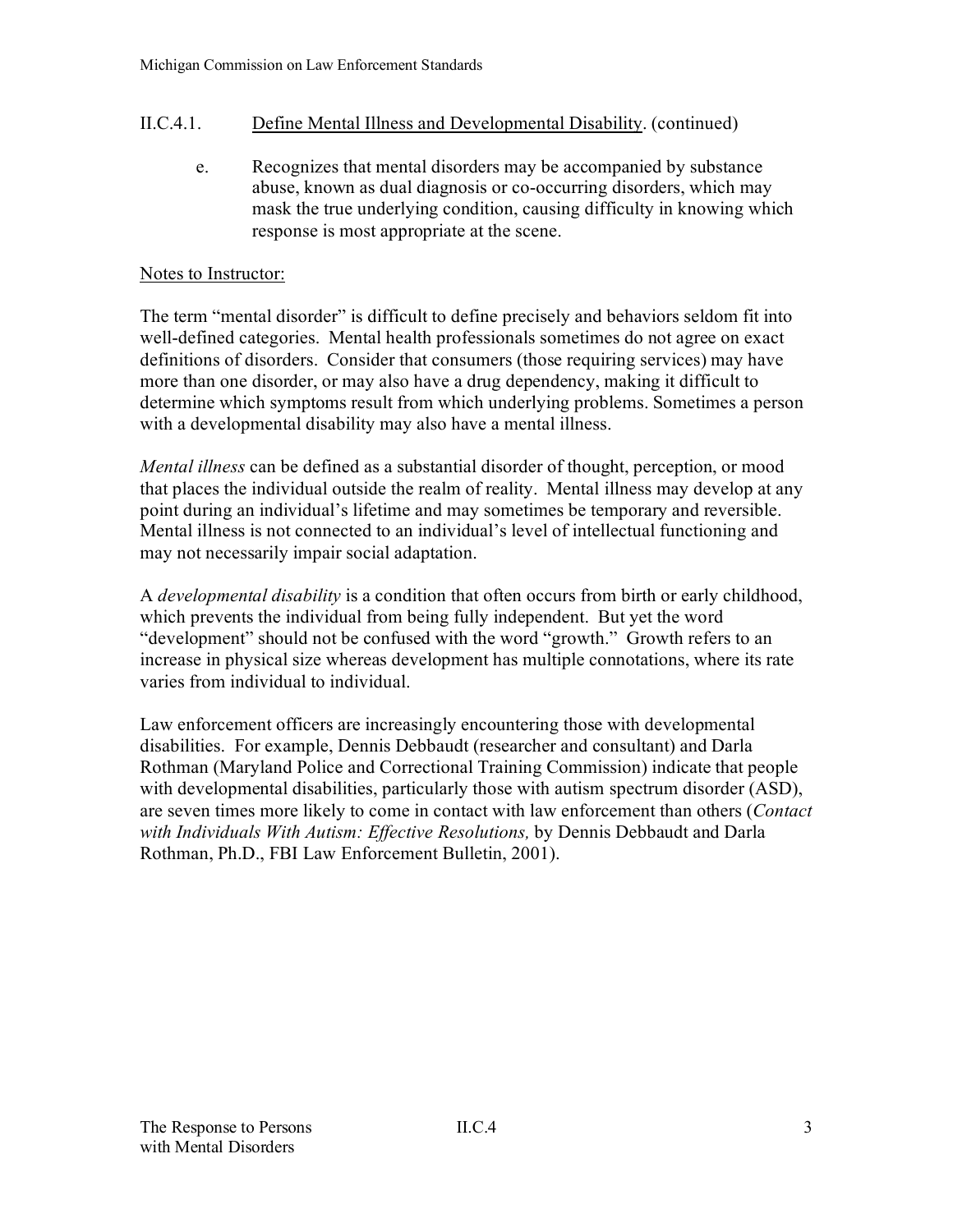- II.C.4.2. Identify Behaviors Associated with Mental Illness and Developmental Disability.
	- a. Describes behaviors associated with mental illness, including:
		- (1) behavioral cues, such as:
			- (a) sitting and doing nothing;
			- (b) having endless energy or grandiose plans;
			- (c) hearing voices;
			- (d) experiencing profound confusion;
			- (e) displaying abnormal fear, panic, apathy, or aggression; or
		- (2) verbal cues, such as:
			- (a) a rapid flow of unrelated thoughts;
			- (b) disorganized thinking;
			- (c) experiencing delusions or hallucinations; or
			- (d) speaking extremely slowly or repeating words.
	- b. Describes behaviors associated with developmental disabilities, including:
		- (1) behavioral cues, such as:
			- (a) inattention or inactivity (or both);
			- (b) social withdrawal;
			- (c) unexpected behavioral outbursts, such as screaming or laughing;
			- (d) trying to appear more confident than they are;
			- (e) anxiety or worry out of proportion to the feared event; or
		- (2) verbal cues, such as:
			- (a) slurred speech;
			- (b) invented speech;
			- (c) inability to express thoughts clearly;
			- (d) an extreme desire to please those in authority; or
			- (e) inappropriate laughing or giggling.
	- c. Recognizes certain medications used to manage symptoms of mental illnesses, such as:
		- (1) selective serotonin reuptake inhibitors (SSRIs), e.g., Zoloft or Prozac;
		- (2) antipsychotics, e.g., Haldol or Thorazine;
		- (3) antianxiety drugs, e.g., Valium or Xanax; and
		- (4) tricyclic antidepressants (TCAs), e.g., Lithium.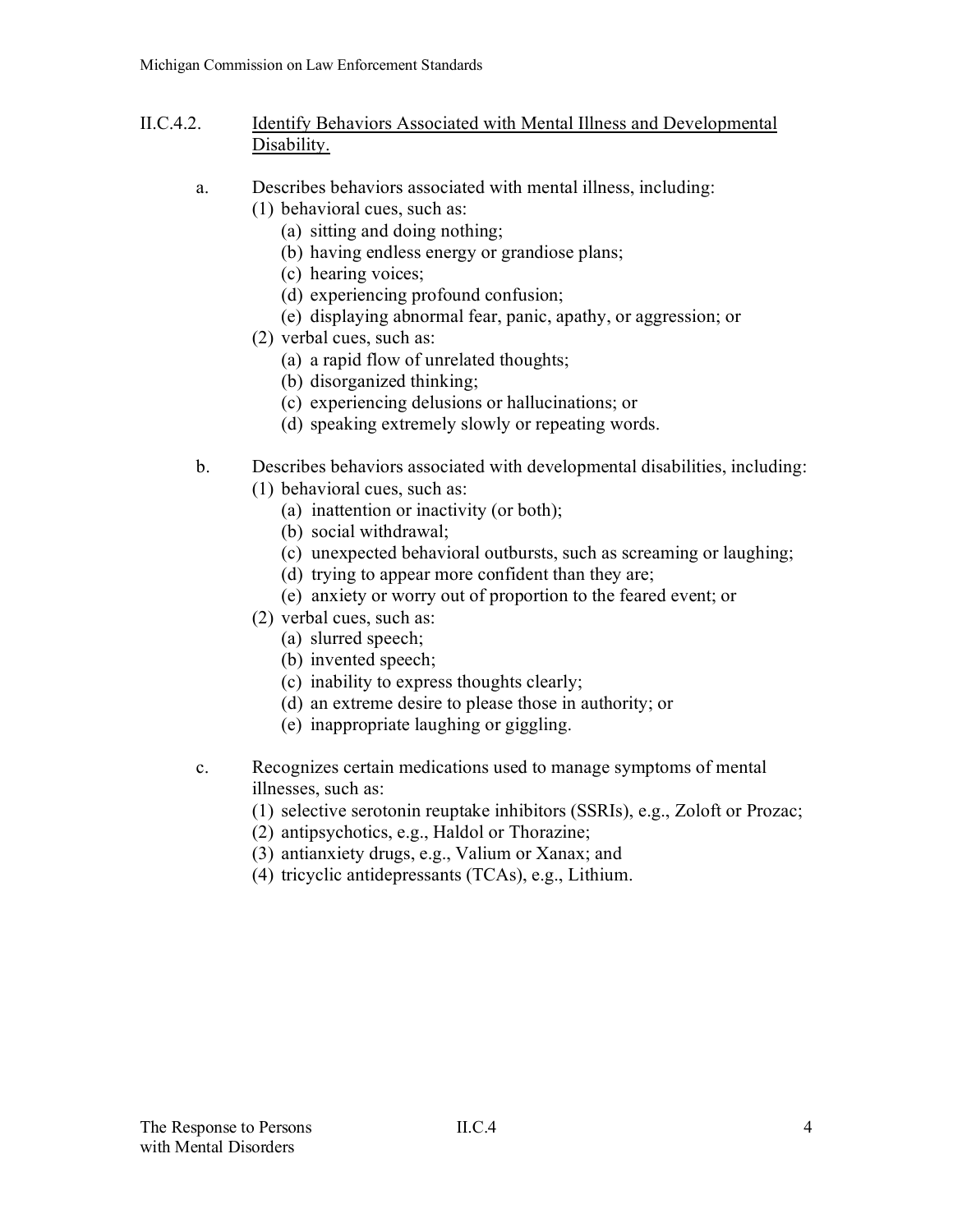### Notes to Instructor

Emphasize that most individuals with mental disorders are not dangerous or violent and that interpreting behavioral cues out of context may complicate the situation and lead to inappropriate responses.

Officers must never diagnose a mental disorder, but it is important to be able to identify the predominant symptoms, based on observed behavioral cues, that may indicate an underlying mental disorder. The better a practitioner is able to appropriately interpret the behaviors he or she observes at the scene, the better the response will be to meet the needs of the consumer. A more universal understanding of mental disorders may lead to alternative, and perhaps more appropriate, methods of intervention or referral.

The professional research, including research from the American Psychiatric Association, demonstrates that, in general, "violent and criminal acts directly attributable to mental illness account for a very small proportion of all such acts in the United States. Most persons with mental disorders are not criminals, and of those who are, most are not violent" (Marzuk, *Archives of General Psychiatry,* 1996). In fact, many such encounters are often more violent for the consumer than for the responding officers.

Responding officers must treat persons with mental disorders with dignity, respect, and as valued members of society. They must maintain constitutional protections and recognize that irrational behaviors are often due to society's marginalization of consumers. The stigma of mental disorder can manifest itself as extreme shame, guilt, or low self-esteem. Law enforcement officers can help reduce this stigma by understanding the nature of mental disorders, learning how to respond appropriately, and knowing which partnerships in the community can help.

### II.C.4.3. Appropriately Respond to Situations Involving Those with Mental Disorders.

- a. Recognizes that fear may be the predominate emotion at the scene and that consumers may be confused, may not hear what the officer is saying, or may misinterpret what the officer is saying.
- b. Assesses the situation cautiously and safely, by:
	- (1) obtaining relevant information from dispatch;
	- (2) determining the nature of the call (criminal, mental disorder, both);
	- (3) evaluating environmental cues (phone numbers, medications, etc.);
	- (4) determining if alcohol or substance abuse is involved;
	- (5) determining if assistance is needed for physical injury; and
	- (6) recognizing dangerous behaviors or potentially dangerous behaviors.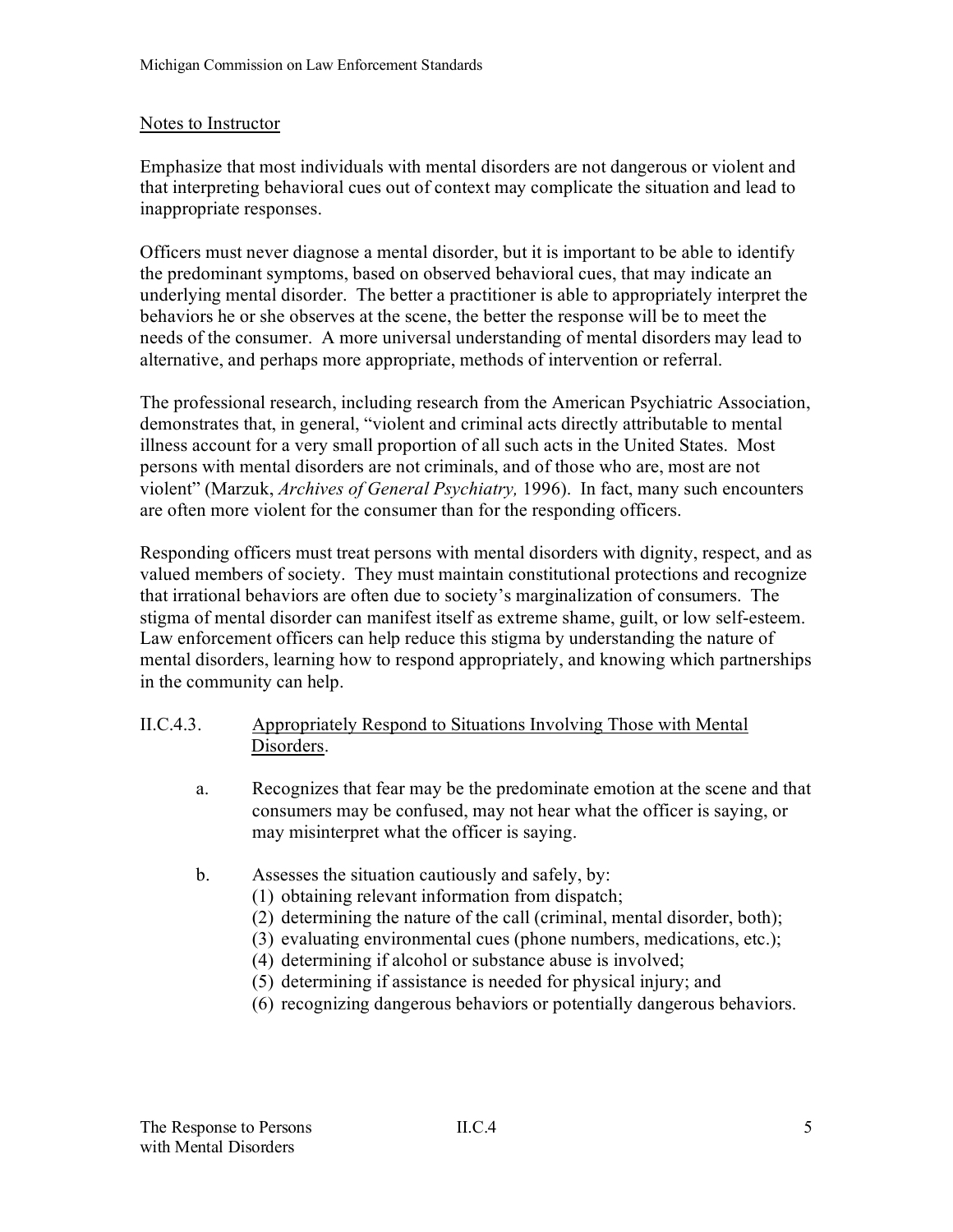- II.C.4.3. Appropriately Respond to Situations Involving Those with Mental Disorders (continued).
	- c. Approaches the scene by:
		- (1) maintaining safety through proper positioning and tactical approach;
		- (2) maintaining a calm demeanor and not overreacting;
		- (3) looking for weapons;
		- (4) asking questions in a respectful manner;
		- (5) maintaining personal space; and
		- (6) understanding the importance of conducting a thorough investigation.
	- d. Stabilizes the scene by stopping any dangerous activity.
	- e. Uses proper communication techniques, including:
		- (1) maintaining honesty, patience, and understanding;
		- (2) not arguing, but asking questions more than once;
		- (3) treating the consumer with respect and dignity;
		- (4) asking about medications or prior hospitalizations;
		- (5) maintaining a calm tone and low voice;
		- (6) offering simple choices and asking direct questions;
		- (7) officers should:
			- (a) *avoid* making continuous direct eye contact;
			- (b) *not* touch the consumer (unless safety requires it); or
			- (c) *not* challenge hallucinatory or delusional statements; and
		- (8) asking direct questions of family members or friends about: (a) threatened suicide;
			- (b) medications or drugs; or
			- (c) any history of hospitalizations or mental disorders.

### Notes to Instructor:

Officer safety is an essential component of any encounter. What may be missing from most safety training, however, is the concept that using proper safety tactics can also *slow* a rapidly evolving situation, which may allow for improved decision making at the scene. Better decisions emerge when officers have the time to think through situations deliberatively. The idea is to emphasize what the officer can do to gain and maintain a reasonable advantage *before* and *durin*g such encounters.

Inviting a consumer to become part of the training cadre is an excellent way to prepare practitioners for an improved response. Consumers can provide personal insight and bring perspective to what is happening as a police-citizen encounter unfolds.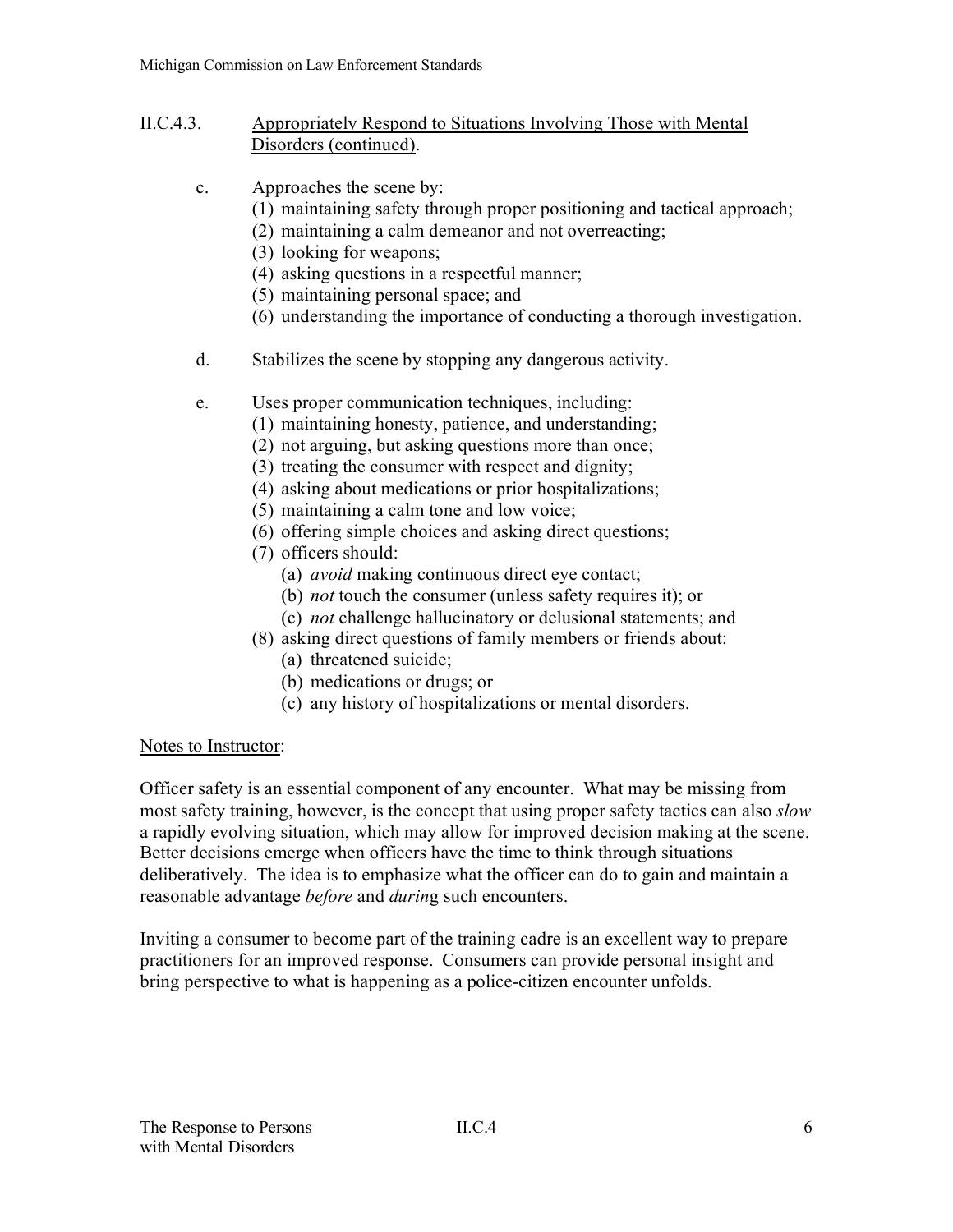- II.C.4.4. Demonstrate an Understanding of Legal Authority to Act.
	- a. Describes provisions of the Michigan Mental Health Code, including: (1) a "person requiring treatment" (PRT) (MCL 330.1401) as a person who is mentally ill and who:
		- (a) can reasonably be expected to cause serious physical injury intentionally or unintentionally to himself or others and has engaged in acts or made threats to support the expectation;
		- (b) is unable to attend to basic physical needs;
		- (c) has judgment that is so impaired that he or she is unable to understand the need for treatment and whose behavior will cause significant physical harm; or
		- (d) has judgment so impaired that he or she is unlikely to voluntarily participate in treatment that has been determined necessary;
		- (2) the authority to take a person with a mental disorder into custody or protective custody, provided:
			- (a) the person has committed a criminal offense;
			- (b) the person reasonably appears to be a person requiring treatment (MCL 330.1427); or
			- (c) the person is in non-compliance with a court order (MCL 330.1475); and
		- (3) the requirement to use that kind and level of force that would be lawful if the officer were affecting an arrest for a misdemeanor without a warrant (MCL 330.1427a).
	- b. Recognizes that the relevant provisions of the Americans with Disabilities Act (ADA), 42 USC 12010, et. seq. provide that no individual will be denied the benefits of public services, programs, or activities because of the disability.
	- c. Recognizes that the relevant provisions of Michigan's Persons with Disabilities Act (MCL 37.1101, et. seq.) prohibit discriminatory practices, policies, and customs in the exercise of rights.
	- d. Considers that protective custody is civil in nature and is not considered an arrest, but officers may take reasonable steps for self-protection, including a pat-down for weapons (MCL 330.1427a).

# Notes to Instructor:

An individual whose mental processes have been weakened or impaired by a dementia, an individual with a primary diagnosis of epilepsy, or an individual with alcoholism or other drug dependence is not a person requiring treatment, unless the individual also meets the criteria specified in II.C.4.4., section a (1) above.